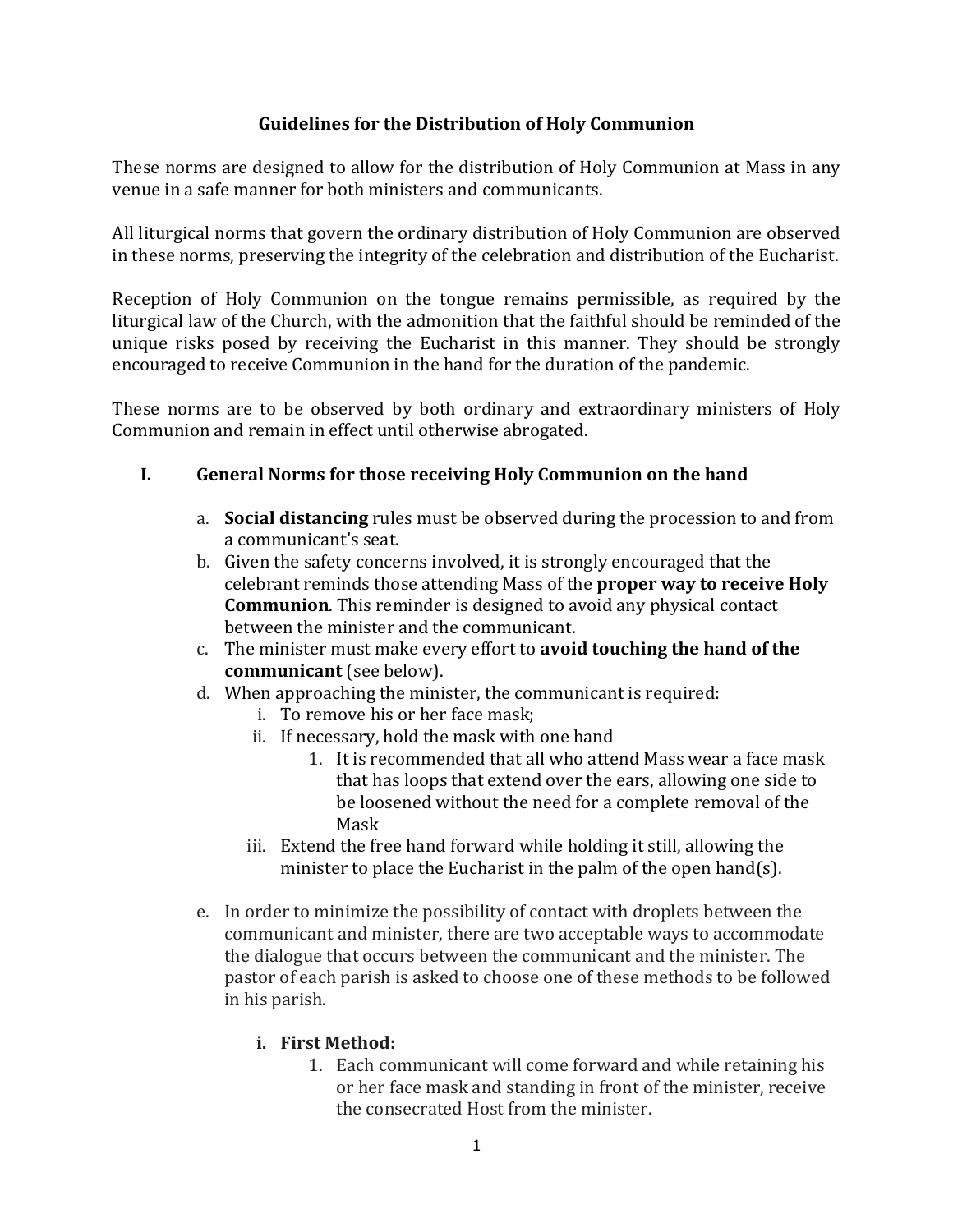- 2. While the communicant retains his or her mask, the minister will say "Body of Christ" and the communicant will respond "Amen".
- 3. The communicant will step aside, remove one side of their mask, consume the consecrated Host and return to their seat.

## **ii. Second Method:**

- 1. While retaining a face mask, each communicant will be asked to stop six feet in front of the minister before coming forward to receive the Eucharist.
- 2. The minister will say "Body of Christ" and the communicant will respond "Amen".
- 3. The communicant will come forward, receive the Eucharist silently, and after stepping aside, remove his or her face mask and consume the consecrated Host.

## II. **General Norms for those receiving Holy Communion on the tongue**

- a. Holy Communion will be distributed to those who wish to receive on the tongue in one of **two distinct ways** 
	- i. A separate line will be formed for those receiving on the tongue or
	- ii. If there is a single line, those receiving on the tongue will come up after everyone else has received Communion in the hand
- b. **Social distancing rules** must be observed during the procession to and from a communicant's seat and at the altar rail (if applicable)
- c. **Kneelers** are permitted provided:
	- i. They are wooden or composed of a durable substance that allows for easy cleaning;
	- ii. Provision must be made to sanitize the top of the kneeler in a reasonable time in between communicants.
- d. Use of a **Communion Rail** is permitted provided:
	- i. The places where each communicant will kneel are to be clearly marked 6 feet apart;
	- ii. The rail must be disinfected with a sanitary wipe after each person leaves his or her place.

# **III. Requirements for Ministers distributing Holy Communion**

a. Distribution of Holy Communion in the hand:

### **i. Before Communion begins**

1. Each minister **must sanitize his or her hands**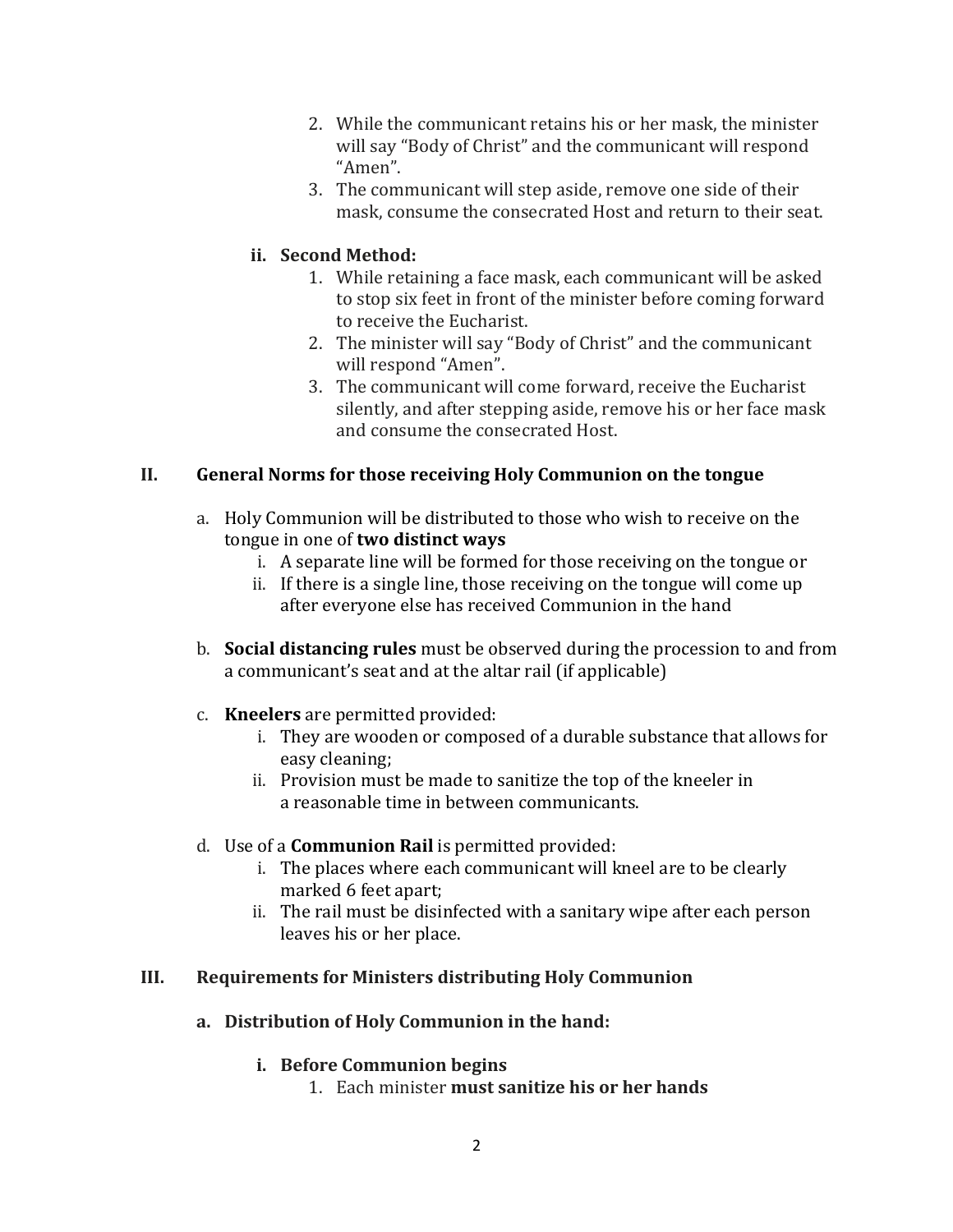- 2. A face mask is required for all who distribute Holy Communion. It is recommended that a minister wear either a medical mask or N95 mask.
- **3.** Although there is little medical evidence that wearing gloves provides any additional protection from infection, the use of gloves is permitted by the minister.
	- a. If a glove is used, it must be removed correctly after the distribution of Holy Communion (i.e., a glove should be removed inside out) and placed in a designated container for proper disposal (i.e., burning).
- 4. Extra care must be taken **not to touch the communicant's hand**.

## ii. During the distribution of Communion:

- 1. If the minister makes contact with the hand of the communicant, the minister will be required to sanitize his or her hand thoroughly
	- a. For such sanitization to be possible, a table with hand sanitizer or a bowl with a solution of 70% alcohol and a towel should be placed in proximity to the minister who is distributing Communion.
	- b. If alcohol is used, it must be poured down the sacrarium after the conclusion of Mass.

# iii. After the distribution of Communion:

- 1. Each minister is required to thoroughly sanitize his or her hands.
- 2. A face mask must be retained if the EME returns to a place within the assembly

# **b.** Distribution of Holy Communion on the tongue:

# **i. Before Communion begins**

- 1. All the requirements listed above are applicable
- 2. The minister is **strongly encouraged to put on face shield**.
	- a. When a face shield is used, it must be removed properly after the distribution of Holy Communion is complete, placed in a designated place and must be properly sanitized after Mass.
- 3. **The use of gloves by each minister is strongly encouraged.**

# ii. **During the distribution of Communion**

- **1.** The minister is required to disinfect his or her hands after **each communicant** who receives on the tongue.
	- a. The hand used to distribute Holy Communion must be sanitized in between each communicant.